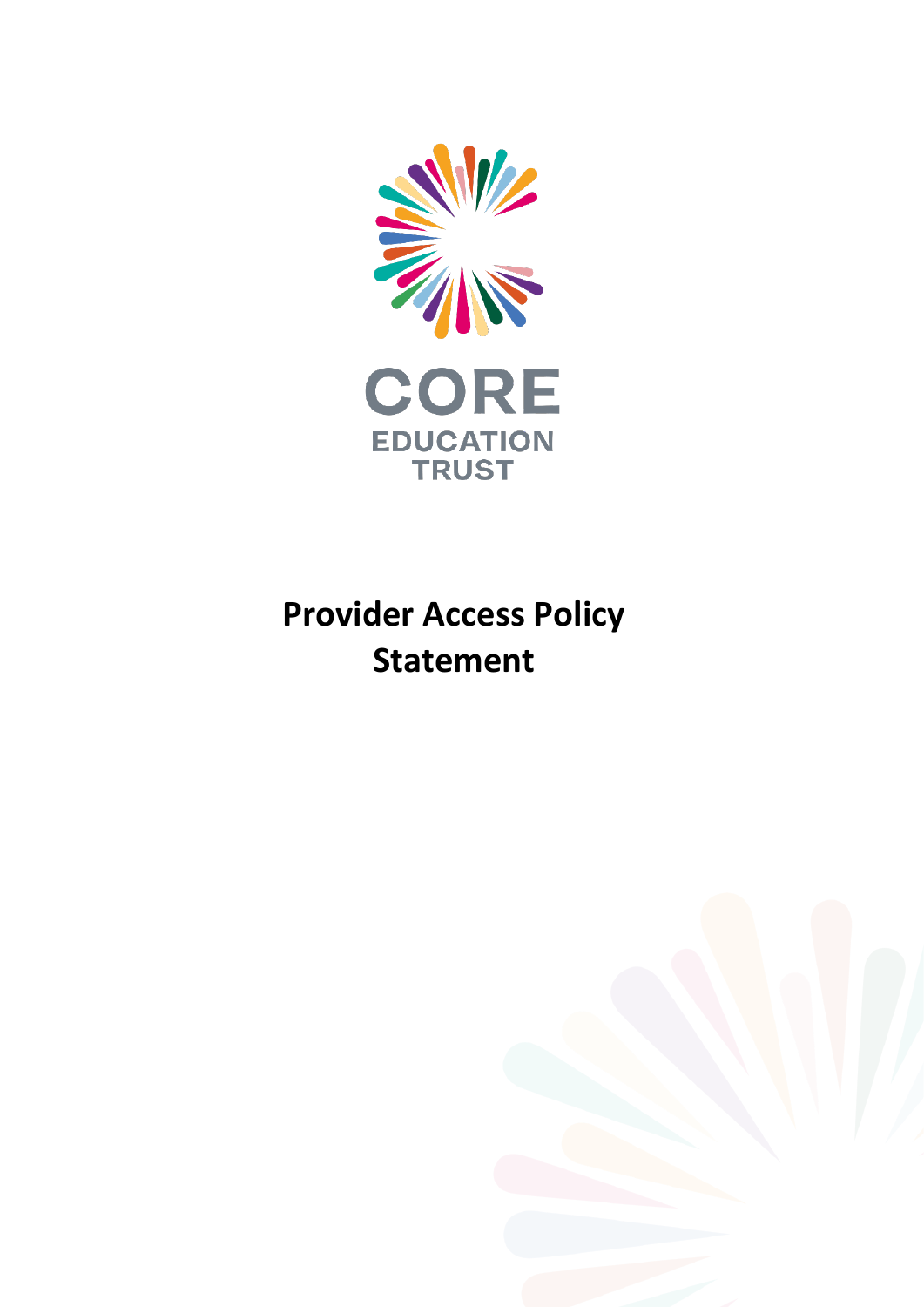

### **Contents**

- 1. Aims and Purpose
- 2. What are the students entitled to?
- 3. Who handles requests?
- 4. Who should providers contact to discuss events and options?
- 5. What are the rules for granting and refusing access?
- 6. What can providers expect?
- 7. Can providers leave a copy of their prospectus?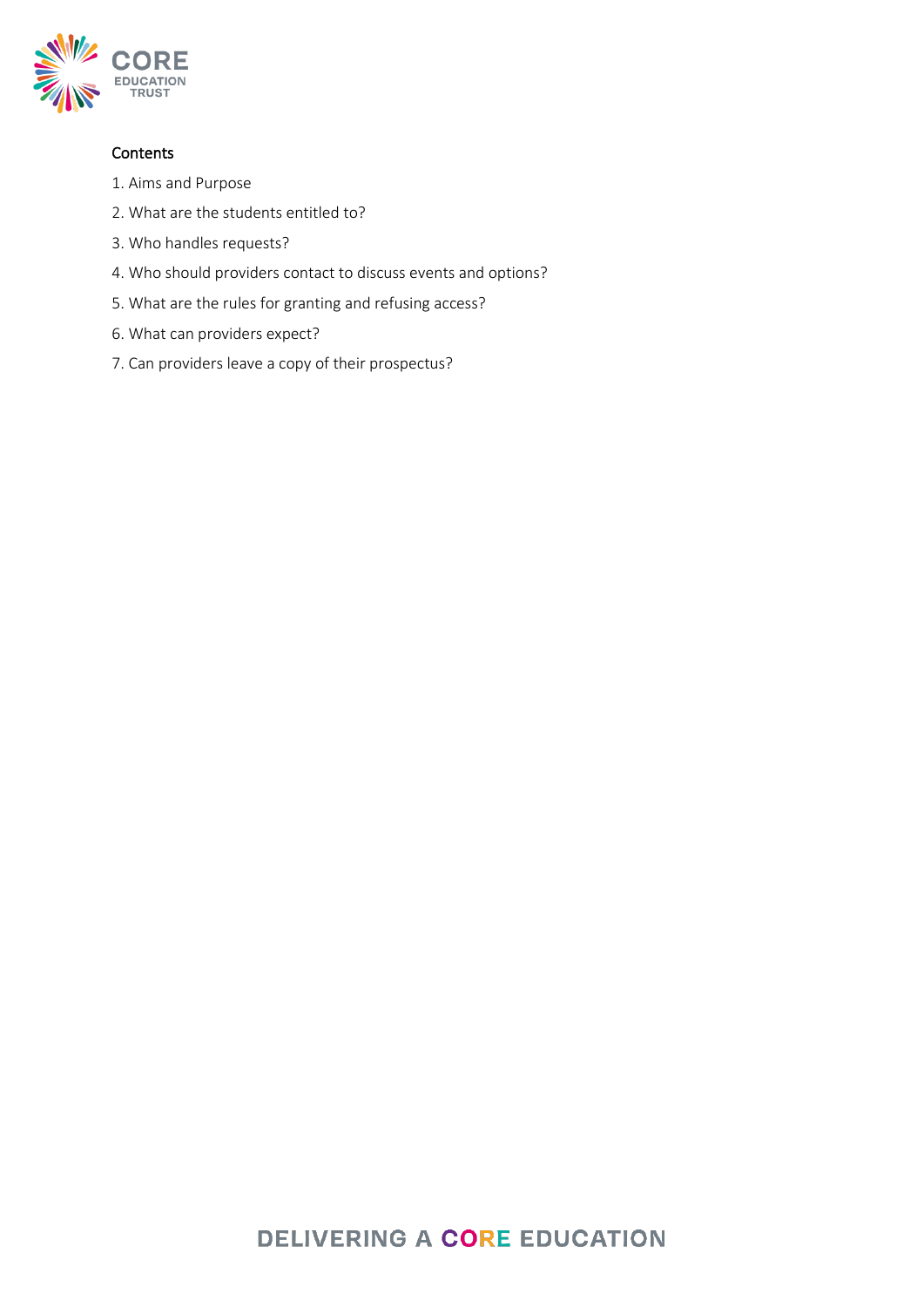

#### 1. Aims and Purpose

CORE Education Trust is committed to ensuring that schools are outward looking and seek to develop partnerships to the benefit of its students. This policy statement sets out how schools within CORE Education Trust manage access requests from providers of training and education. Under Section 42B of the Education Act 1997, as of 2 January 2018, the trust has a duty to provide students in years 8-13 with access to providers of post-14, post-16 and post-18 education and training.

#### 2. What are students entitled to?

Students must be allowed to:

- Learn more about technical education qualifications and apprenticeship opportunities, as part of a careers programme which informs students of the full range of education and training options available to them at each transition point.
- Hear from a range of local providers about the opportunities on offer, for example, technical education and apprenticeships – this can be achieved through options evenings, assemblies, group discussions, and taster events.
- Understand how to apply to the full range of academic and technical courses available to them.

#### 3. Who handles access requests?

Any provider wishing to request access should contact the school's reception where they will be directed to the relevant leader responsible for the careers programme within the individual school.

#### 4. Who should providers contact?

Providers can speak to the school receptionist who will direct them to the designated staff member to discuss possible attendance at relevant events. School contact details can be found on our website [www.core-education.co.uk](http://www.core-education.co.uk/)

#### 5. What are the rules for granting and refusing access requests?

We will grant access requests that meet the following criteria:

- Are requested within a reasonable timescale
- Are inclusive and aligned with the trust's equal opportunity, safeguarding and child protection policies
- Meet the needs of the students.

We will refuse any access request that:

- Where it is at the detriment of students' learning
- At odds with the trust's equal opportunity and safeguarding and child protection policies
- Results in unwarranted disruption to the school
- The request is from an unregistered provider

#### 6. What can providers expect?

Once we have approved a provider, we will work with them to identify the best method for providing access to our students.

## **DELIVERING A CORE EDUCATION**